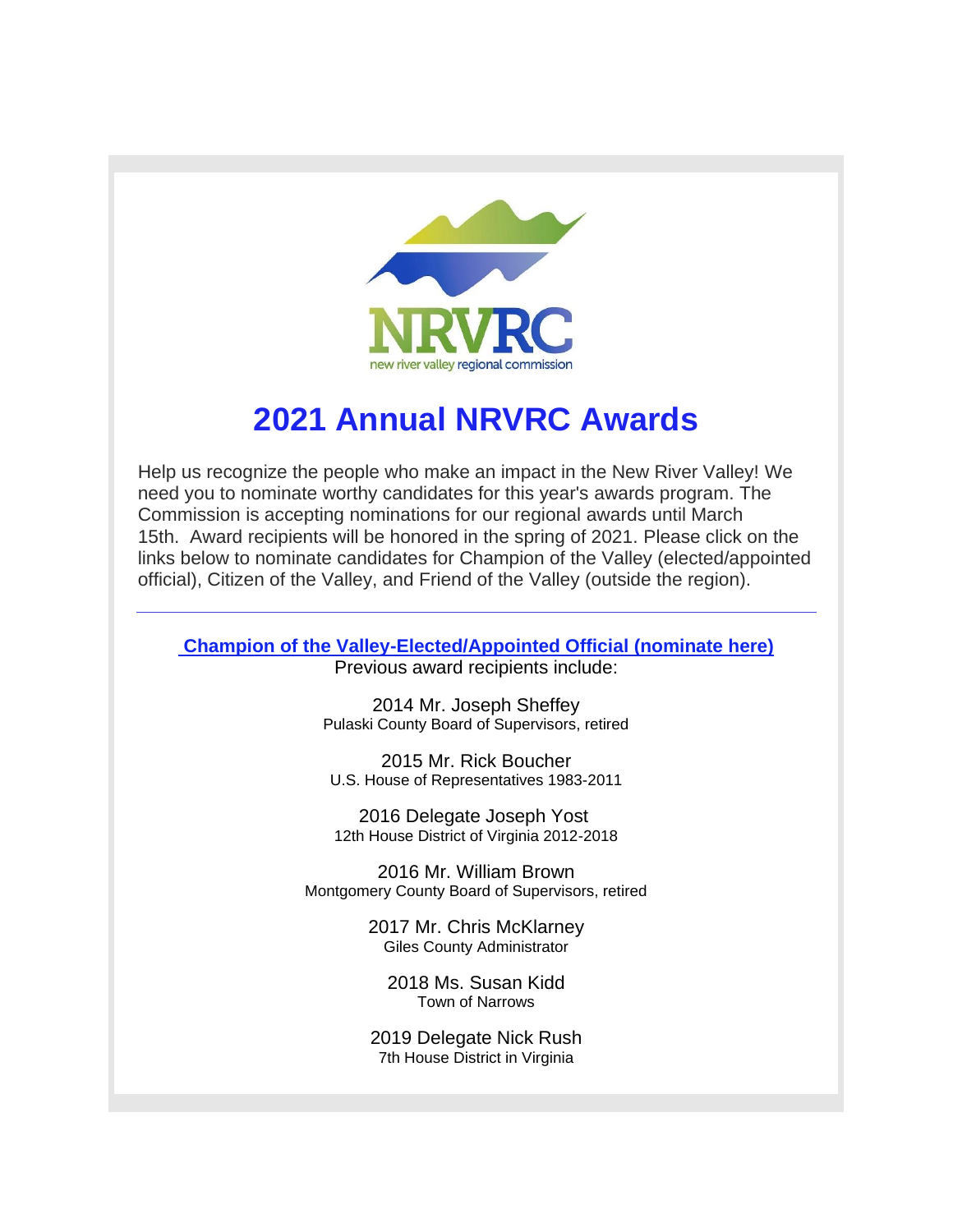2020 Mr. Chris Tuck Montgomery County Board of Supervisors, retired

**[Citizen of the Valley](http://r20.rs6.net/tn.jsp?f=001DNpC92DixEJuxwRZal0_958c88UgaNMQ-46GopxOQguQh3wtlOzwN_66HE9g6zn5u1hGcCd6Hs9QwPD7yF_vdKifhiFLq4swGgSO0G6RJos_BHdl3AJocpYO0AatxqkJ9OIlz4etLwu2sae_XSJVN9rugvzFp09CZaWxaW2OUmICLDr9p5kCVSQXpD3nrL-E&c=k_x-9_9Y-CpntLefZ1i0emgtjoEguFH5U78iaNUiWw88fY6qM6ox3g==&ch=ne7aQ5igfCel12X3Dpmbze8uXoZP6M8bzONhBVq2JokRfV_z5VDSkg==) (nominate here)**

Previous award recipients include:

2014 Dr. Charles Steger Virginia Tech President

2015 Mr. Ken Anderson CEO, Anderson & Associates, Inc.

2016 Ms. Penelope Kyle, JD Radford University President

2017 Mr. Woody Crenshaw Floyd County Entrepreneur

2018 Mr. David Hagan Business Owner / Investor

2018 Ms. P. Buckley Moss Artist / Philanthropist

2019 Mr. Raymond Smoot Community Leader

2020 Mr. Bill Ellenbogen Community Advocate

**[Friend of the Valley](http://r20.rs6.net/tn.jsp?f=001DNpC92DixEJuxwRZal0_958c88UgaNMQ-46GopxOQguQh3wtlOzwN_66HE9g6zn5MhAdWbnGyn6KC2WudD81It2VAVAiTQxa60kVW5itkLsjZ2Vr3th4s4BsytzmShMcGTebq2uFLsp0bA2dNy8DC6hewNrFMCTNmIkmilBz2Icicg0S0v9GyIr-Rj4T8YGu&c=k_x-9_9Y-CpntLefZ1i0emgtjoEguFH5U78iaNUiWw88fY6qM6ox3g==&ch=ne7aQ5igfCel12X3Dpmbze8uXoZP6M8bzONhBVq2JokRfV_z5VDSkg==) (nominate here)** Previous award recipients include:

2016 Mary Moody Northen Foundation Mountain Lake Lodge

2017 Mr. Bill Shelton Director of the Virginia Department of Housing and Community Development

> 2019 Mr. John Smolak, III Appalachian Power

**New River Valley Regional Commission** | [nrvrc.org](http://r20.rs6.net/tn.jsp?f=001DNpC92DixEJuxwRZal0_958c88UgaNMQ-46GopxOQguQh3wtlOzwNxh8nAi31R0lIay06SkBow-rF9AVIeOcIQWjKoqhLu02aiW-e8PEKzvqOdJ1xrCywgs59BBuEznowYkF77Ve_iA=&c=k_x-9_9Y-CpntLefZ1i0emgtjoEguFH5U78iaNUiWw88fY6qM6ox3g==&ch=ne7aQ5igfCel12X3Dpmbze8uXoZP6M8bzONhBVq2JokRfV_z5VDSkg==)